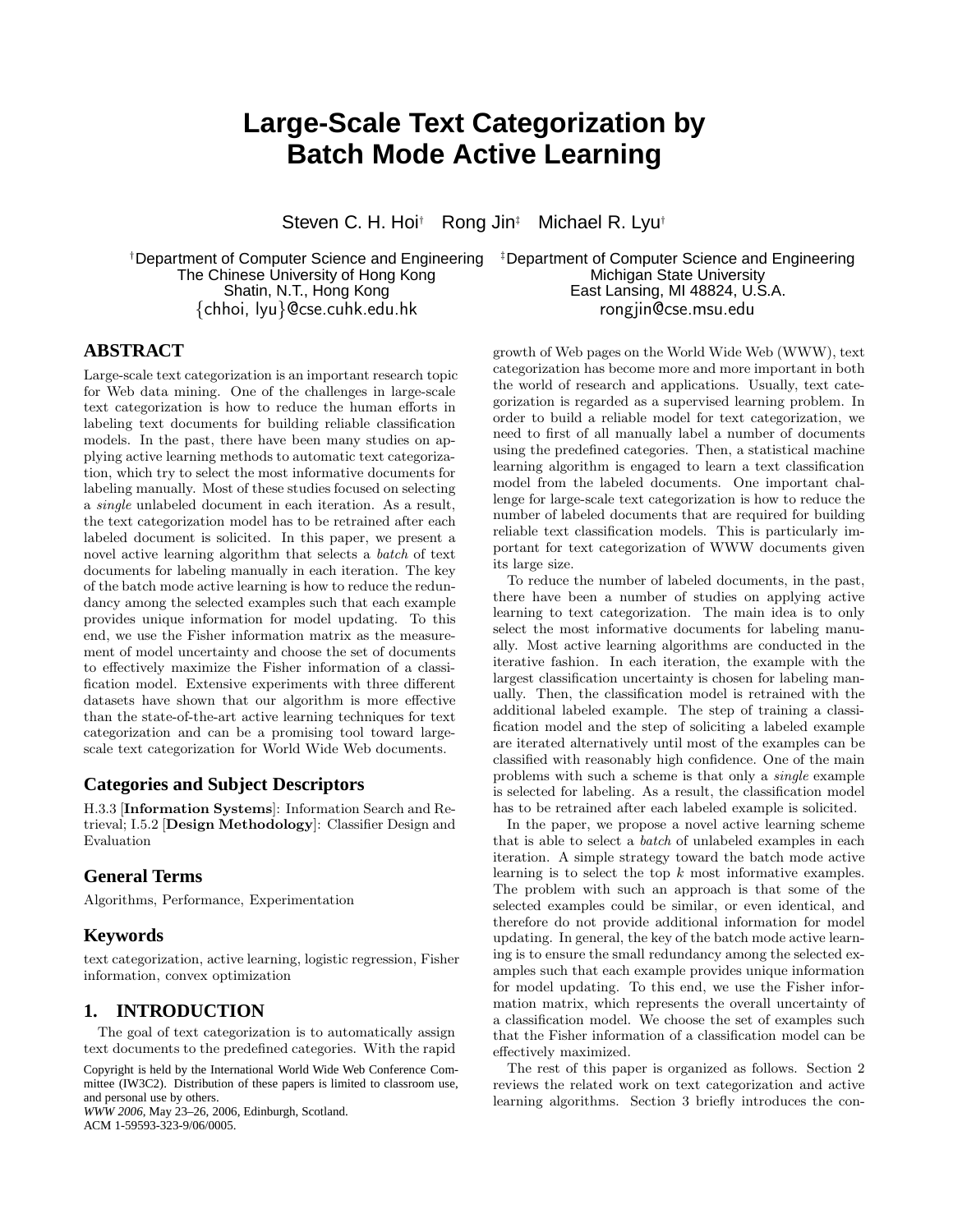cept of logistic regression, which is used as the classification model in our study for text categorization. Section 4 presents the batch mode active learning algorithm and an efficient learning algorithm based on the bound optimization algorithm. Section 5 presents the results of our empirical study. Section 6 sets out our conclusions.

#### **2. RELATED WORK**

Text categorization is a long-term research topic which has been actively studied in the communities of Web data mining, information retrieval and statistical learning [15, 35]. Essentially the text categorization techniques have been the key toward automated categorization of large-scale Web pages and Web sites [18, 27], which is further applied to improve Web searching engines in finding relevant documents and to facilitate users in browsing Web pages or Web sites.

In the past decade, a number of statistical learning techniques have been applied to text categorization [34], including the K Nearest Neighbor approaches [20], decision trees [2], Bayesian classifiers [32], inductive rule learning [5], neural networks [23], and support vector machines (SVM) [9]. Empirical studies in recent years [9] have shown that SVM is the state-of-the-art technique among all the methods mentioned above.

Recently, logistic regression, a traditional statistical tool, has attracted considerable attention for text categorization and high-dimension data mining [12]. Several recent studies have shown that the logistic regression model can achieve comparable classification accuracy as SVMs in text categorization. Compared to SVMs, the logistic regression model has the advantage in that it is usually more efficient than SVMs in model training, especially when the number of training documents is large [13, 36]. This motivates us to choose logistic regression as the basis classifier for large-scale text categorization.

The other critical issue for large-scale text document categorization is how to reduce the number of labeled documents that are required for building reliable text classification models. Given the limited amount of labeled documents, the key is to exploit the unlabeled documents. One solution is the semi-supervised learning, which tries to learn a classification model from the mixture of labeled and unlabeled examples [30]. A comprehensive study of semi-supervised learning techniques can be found in [25, 38]. Another solution is active learning [19, 26] that tries to choose the most informative unlabeled examples for labeling manually. Although previous studies have shown the promising performance of semi-supervised learning for text categorization [11], the high computation cost has limited its application [38]. In this paper, we focus our discussion on active learning.

Active learning, or called pool-based active learning, has been extensively studied in machine learning for many years and has already been employed for text categorization in the past [16, 17, 21, 22]. Most active learning algorithms are conducted in the iterative fashion. In each iteration, the example with the highest classification uncertainty is chosen for labeling manually. Then, the classification model is retrained with the additional labeled example. The step of training a classification model and the step of soliciting a labeled example are iterated alternatively until most of the examples can be classified with reasonably high confidence. One of the key issues in active learning is how to measure

the classification uncertainty of unlabeled examples. In [6, 7, 8, 14, 21, 26], a number of distinct classification models are first generated. Then, the classification uncertainty of a test example is measured by the amount of disagreement among the ensemble of classification models in predicting the labels for the test example. Another group of approaches measure the classification uncertainty of a test example by how far the example is away from the classification boundary (i.e., classification margin) [4, 24, 31]. One of the most well-known approaches within this group is *support vector machine active learning* developed by Tong and Koller [31]. Due to its popularity and success in the previous studies, it is used as the baseline approach in our study.

One of the main problems with most existing active learning algorithm is that only a *single* example is selected for labeling. As a result, the classification model has to be retrained after each labeled example is solicited. In this paper, we focus on the batch mode active learning that selects a *batch* of unlabeled examples in each iteration. A simple strategy is to choose the top  $k$  most uncertain examples. However, it is likely that some of the most uncertain examples can be strongly correlated and even identical in the extreme cases, which are redundant in providing the informative clues to the classification model. In general, the challenge in choosing a batch of unlabeled examples is twofold: on one hand the examples in the selected batch should be informative to the classification model; on the other hand the examples should be diverse enough such that information provided by different examples does not overlap with each other. To address this challenge, we employ the Fisher information matrix as the measurement of model uncertainty, and choose the set of examples that efficiently maximize the Fisher information of the classification model. Fisher information matrix has been used widely in statistics for measuring model uncertainty [28]. For example, in the Cramer-Rao bound, Fisher information matrix provides the low bound for the variance of a statistical model. In this study, we choose the set of examples that can well represent the structure of the Fisher information matrix.

# **3. LOGISTIC REGRESSION**

In this section, we give a brief background review of logistic regression, which has been a well-known and mature statistical model suitable for probabilistic binary classification. Recently, logistic regression has been actively studied in statistical machine learning community due to its close relation to SVMs and Adaboost [33, 36].Compared with many other statistical learning models, such as SVMs, the logistic regression model has the following advantages:

- It is a high performance classifier that can be efficiently trained with a large number of labeled examples. Previous studies have shown that the logistic regression model is able to achieve the similar performance of text categorization as SVMs [13, 36]. These studies also showed that the logistic regression model can be trained significantly more efficiently than SVMs, particularly when the number of labeled documents is large.
- It is a robust classifier that does not have any configuration parameters to tune. In contrast, some state-ofthe-art classifiers, such as support vector machines and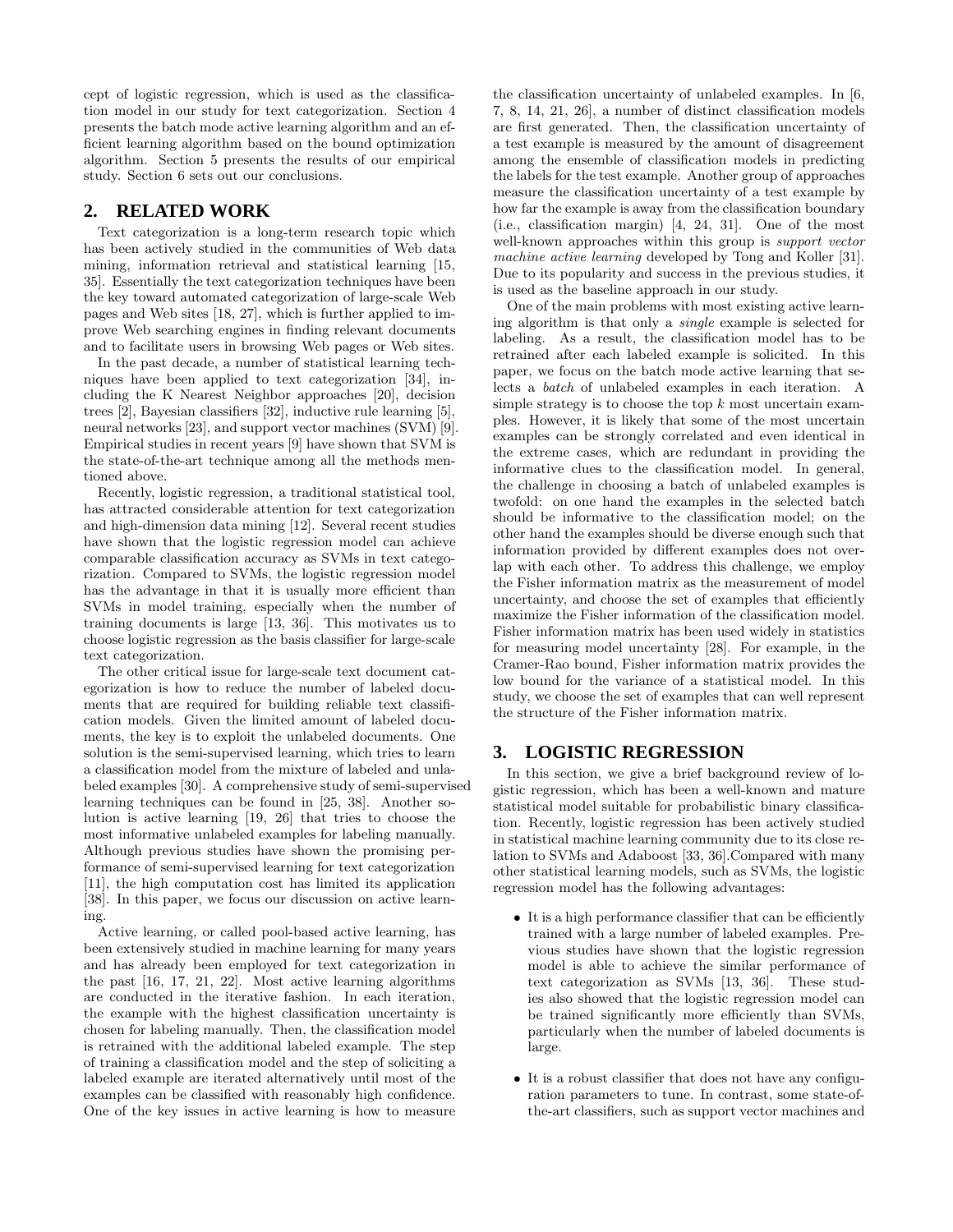AdaBoost, are sensitive to the setup of the configuration parameters. Although this problem can be partially solved by the cross validation method, it usually introduces a significant amount of overhead in computation.

Logistic regression can be applied to both real and binary data. It outputs the posterior probabilities for test examples that can be conveniently processed and engaged in other systems. In theory, given a test example **x**, logistic regression models the conditional probability of assigning a class label y to the example by

$$
p(y|\mathbf{x}) = \frac{1}{1 + \exp(-y\alpha^T \mathbf{x})}
$$
(1)

where  $y \in \{+1, -1\}$ , and  $\alpha$  is the model parameter. Here a bias constant is omitted for simplified notation. In general, logistic regression is a linear classifier that has been shown effective in classifying text documents that are usually in the high-dimensional data space. For the implementation of logistic regressions, a number of efficient algorithms have been developed in the recent literature [13].

## **4. BATCH MODE ACTIVE LEARNING**

In this section, we present a batch mode active learning algorithm for large-scale text categorization. In our proposed scheme, logistic regression is used as the base classifier for binary classification. In the following, we first introduce the theoretical foundation of our active learning algorithm. Based on the theoretical framework, we then formulate the active learning problem into a semi-definite programming (SDP) problem [3]. Finally, we present an efficient learning algorithm for the related optimization problem based on the eigen space simplification and a bound optimization strategy.

#### **4.1 Theoretical Foundation**

Our active learning methodology is motivated by the work in [37], in which the author presented a theoretical framework of active learning based on the Fisher information matrix. Given the Fisher information matrix represents the overall uncertainty of a classification model, our goal is to search for a set of examples that can most efficiently maximize the Fisher information. As showed in [37], this goal can be formulated into the following optimization problem:

Let  $p(x)$  be the distribution of all unlabeled examples, and  $q(\mathbf{x})$  be the distribution of unlabeled examples that are chosen for labeling manually. Let  $\alpha$  denote the parameters of the classification model. Let  $I_p(\alpha)$  and  $I_q(\alpha)$  denote the Fisher information matrix of the classification model for the distribution  $p(x)$  and  $q(x)$ , respectively. Then, the set of examples that can most efficiently reduce the uncertainty of classification model is found by minimizing the ratio of the two Fisher information matrix  $I_p(\alpha)$  and  $I_q(\alpha)$ , i.e.,

$$
q^* = \arg\min_{q} \mathbf{tr}(I_q(\alpha)^{-1} I_p(\alpha)) \tag{2}
$$

For the logistic regression model, the Fisher information

 $I_q(\alpha)$  is attained as:

$$
I_q(\alpha)
$$
  
=  $-\int q(\mathbf{x}) \sum_{y=\pm 1} p(y|\mathbf{x}) \frac{\partial^2}{\partial \alpha^2} \log p(y|\mathbf{x}) d\mathbf{x}$   
=  $\int \frac{1}{1 + \exp(\alpha^T \mathbf{x})} \frac{1}{1 + \exp(-\alpha^T \mathbf{x})} \mathbf{x} \mathbf{x}^T q(\mathbf{x}) d\mathbf{x}$  (3)

In order to estimate the optimal distribution  $q(\mathbf{x})$ , we replace the integration in the above equation with the summation over the unlabeled data, and the model parameter  $\alpha$ with the empirically estimated  $\hat{\alpha}$ . Let  $D = (\mathbf{x}_1, \dots, \mathbf{x}_n)$  be the unlabeled data. We can now rewrite the above expression for Fisher information matrix as:

$$
I_q(\hat{\alpha}) = \sum_{i=1}^n \pi_i (1 - \pi_i) \mathbf{x}_i \mathbf{x}_i^T q_i + \delta I_d \tag{4}
$$

where

$$
\pi_i = p(-|\mathbf{x}_i) = \frac{1}{1 + \exp(\hat{\alpha}^T \mathbf{x}_i)}
$$
(5)

In the above,  $q_i$  stands for the probability of selecting the  $i$ th example and is subjected to  $\sum_{i=1}^{n} q_i = 1$ ,  $I_d$  is the identity matrix of d dimension, and  $\delta$  is the smoothing parameter. The  $\delta I_d$  term is added to the estimation of  $I_q(\hat{\alpha})$  to prevent it from being a singular matrix. Similarly, for  $I_p(\hat{\alpha})$ , the Fisher information matrix for all the unlabeled examples, we have it expressed as follows:

$$
I_p(\hat{\alpha}) = \frac{1}{n} \sum_{i=1}^n \pi_i (1 - \pi_i) \mathbf{x}_i \mathbf{x}_i^T + \delta I_d \tag{6}
$$

#### **4.2 Why Using Fisher Information Matrix?**

In this section, we will qualitatively justify the theory of minimizing the Fisher information for batch mode active learning. In particular, we consider two cases, the case of selecting a single unlabeled example and the case of selecting two unlabeled examples simultaneously. To simplify our discussion, let's assume  $\|\mathbf{x}_i\|_2^2 = 1$  for all unlabeled examples.

**Selecting a single unlabeled example**. The Fisher information matrix  $I_q$  is simplified into the following form when the  $i$ -th example is selected:

$$
I_q(\hat{\alpha}; \mathbf{x}_i) = \pi_i (1 - \pi_i) \mathbf{x}_i \mathbf{x}_i^T + \delta I_d
$$

Then, the objective function  $tr(I_q(\hat{\alpha})^{-1}I_p(\hat{\alpha}))$  becomes:

$$
\operatorname{tr}(I_q(\hat{\alpha})^{-1}I_p(\hat{\alpha})) \approx
$$
  

$$
\frac{1}{n\pi_i(1-\pi_i)}\sum_{j=1}^n \pi_j(1-\pi_j)(\mathbf{x}_i^T\mathbf{x}_j)^2
$$
  

$$
+\frac{1}{n\delta}\sum_{j=1}^n \pi_j(1-\pi_j)(1-(\mathbf{x}_i^T\mathbf{x}_j)^2)
$$

To minimize the above expression, we need to maximize the term  $\pi_i(1 - \pi_i)$ , which reaches its maximum value at  $\pi_i = 0.5$ . Since  $\pi_i = p(-|\mathbf{x}_i)$ , the value of  $\pi_i(1-\pi_i)$  can be regarded as the measurement of classification uncertainty for the i-th unlabeled example. Thus, the optimal example chosen by minimizing the Fisher information matrix in the above expression tends to be the one with a high classification uncertainty.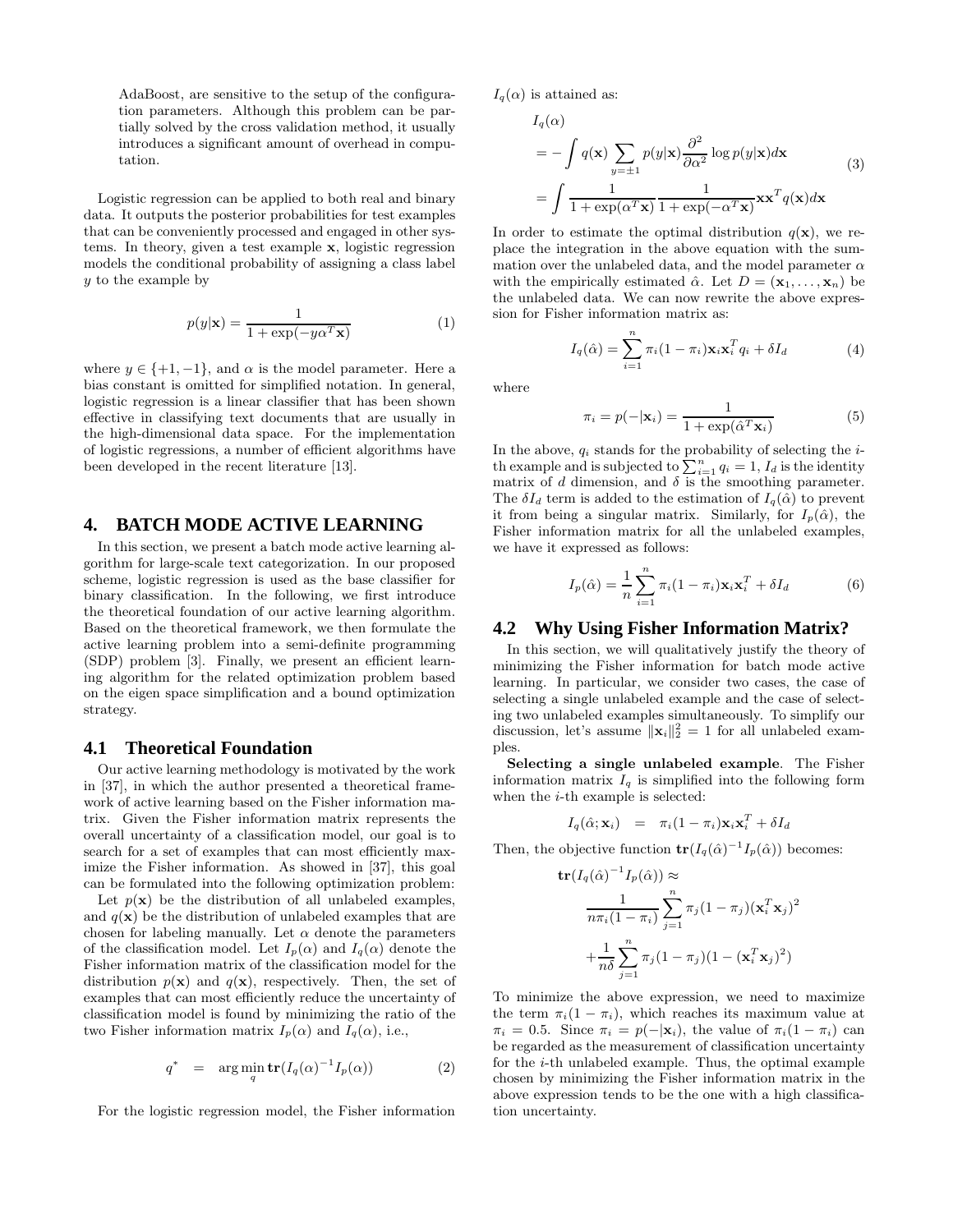**Selecting two unlabeled examples simultaneously**. To simplify our discussion, we assume that the three examples,  $\mathbf{x}_1$ ,  $\mathbf{x}_2$ , and  $\mathbf{x}_3$ , have the largest classification uncertainty. Let's further assume that  $\mathbf{x}_1 \approx \mathbf{x}_2$ , and meanwhile  $\mathbf{x}_3$  is far away from  $\mathbf{x}_1$  and  $\mathbf{x}_2$ . Then, if we follow the simple greedy approach, the two example **x**<sup>1</sup> and **x**<sup>2</sup> will be selected given their largest classification uncertainty. Apparently, this is not an optimal strategy given both examples provide almost identical information for updating the classification model. Now, if we follow the criterion of minimizing Fisher information, this mistake could be prevented because

$$
I_q(\hat{\alpha}; \mathbf{x}_1, \mathbf{x}_2) = \frac{1}{2} (\mathbf{x}_1 \mathbf{x}_1^T + \mathbf{x}_2 \mathbf{x}_2^T) + \delta I_d
$$
  

$$
\approx \mathbf{x}_1 \mathbf{x}_1^T + \delta I_d = I_q(\hat{\alpha}; \mathbf{x}_1)
$$

As indicated in the above equation, by including the second example  $\mathbf{x}_2$ , we did not change the expression of  $I_q$ , the Fisher information matrix for the selected examples. As a result, there will be no reduction in the objective function  $tr(I_q(\hat{\alpha})^{-1}I_p(\hat{\alpha}))$  when including the example **x**<sub>2</sub>. Instead, we may want to choose **x**<sup>3</sup> that is more likely to decrease the objective function even though its classification uncertainty is smaller than that of  $x_2$ .

## **4.3 Optimization Formulation**

The idea of our batch mode active learning approach is to search a distribution  $q(x)$  that minimizes  $\mathbf{tr}(I_q^{-1}I_p)$ . The samples with maximum values of  $q(x)$  will then be chosen for queries. However, it is usually not easy to find an appropriate distribution  $q(x)$  that minimizes  $\mathbf{tr}(I_q^{-1}I_p)$ . In the following, we present a semidefinite programming (SDP) approach for optimizing  $tr(I_q^{-1}I_p)$ .

Given the optimization problem in (2), we can rewrite the objective function  $\mathbf{tr}(I_q^{-1}I_p)$  as  $\mathbf{tr}(I_p^{1/2}I_q^{-1}I_p^{1/2})$ . We then introduce a slack matrix  $M \in \mathbb{R}^{n \times n}$  such that  $M \succeq$  $I_p^{1/2} I_q^{-1} I_p^{1/2}$ . Then original optimization problem can be rewritten as follows:

$$
\min_{\mathbf{q}, M} \quad \mathbf{tr}(M) \n\text{s. t.} \quad M \succeq I_p^{1/2} I_q^{-1} I_p^{1/2} \n\sum_{i=1}^n q_i = 1, q_i \geq 0, i = 1, ..., n
$$
\n(7)

In the above, we use the property  $tr(A)$  >  $tr(B)$  if  $A \succ B$ . Furthermore, we use the Schur complementary, i.e.,

$$
D \succeq AB^{-1}A^T \Leftrightarrow \left( \begin{array}{cc} B & A^T \\ A & D \end{array} \right) \succeq 0 \tag{8}
$$

if  $B \succeq 0$ . This will lead to the following formulation of the problem in (7)

$$
\min_{\mathbf{q}, M} \quad \mathbf{tr}(M)
$$
\n
$$
\text{s. t.} \quad \begin{pmatrix} I_q & I_p^{1/2} \\ I_p^{1/2} & M \end{pmatrix} \succeq 0 \tag{9}
$$
\n
$$
\sum_{i=1}^n q_i = 1, q_i \ge 0, i = 1, \dots, n
$$

or more specifically

$$
\min_{\mathbf{q}, M} \quad \mathbf{tr}(M)
$$
\n
$$
\text{s. t.} \quad \left( \begin{array}{cc} \sum_{i=1}^{n} q_i \pi_i (1 - \pi_i) \mathbf{x}_i \mathbf{x}_i^T & I_p^{1/2} \\ I_p^{1/2} & M \end{array} \right) \succeq 0 \tag{10}
$$
\n
$$
\sum_{i=1}^{n} q_i = 1, q_i \ge 0, i = 1, \dots, n
$$

The above problem belongs to the family of Semi-definite programming and can be solved by the standard convex optimization packages such as SeDuMi [29].

## **4.4 Eigen Space Simplification**

Although the formulation in (10) is mathematically sound, directly solving the optimization problem could be computationally expensive due to the large size of matrix  $M$ , i.e.,  $d \times d$ , where d is the dimension of data. In order to reduce the computational complexity, we assume that M is only expanded in the eigen space of matrix  $I_p$ . Let  $\{(\lambda_1, \mathbf{v}_1), \ldots, (\lambda_s, \mathbf{v}_s)\}\$ be the top s eigen vectors of matrix  $I_p$  where  $\lambda_1 \geq \lambda_2 \geq \ldots \geq \lambda_s$ . We assume matrix M has the following form:

$$
M = \sum_{k=1}^{s} \gamma_k \mathbf{v}_k \mathbf{v}_k^T
$$
 (11)

where the combination parameters  $\gamma_k \geq 0, k = 1, \ldots, s$ . We rewrite the inequality for  $M \succeq I_p^{1/2} I_q^{-1} I_p^{1/2}$  as  $I_q \succeq$  $I_p^{1/2}M^{-1}I_p^{1/2}$ . Using the expression for M in (11), we have

$$
I_p^{1/2} M^{-1} I_p^{1/2} = \sum_{k=1}^s \gamma_k^{-1} \lambda_k \mathbf{v}_k \mathbf{v}_k^T
$$
 (12)

Given that the necessary condition for  $I_q \succeq I_p^{1/2} M^{-1} I_p^{1/2}$  is

$$
\mathbf{v}^T I_q \mathbf{v} \ge \mathbf{v}^T I_p^{1/2} M^{-1} I_p^{1/2} \mathbf{v}, \ \forall \mathbf{v} \in \mathbf{R}^d ,
$$

we have  $\mathbf{v}_k^T I_q \mathbf{v}_k \geq \gamma_k^{-1} \lambda_k$  for  $k = 1, \ldots, s$ . This necessary condition leads to following constraints for  $\gamma_k$ :

$$
\gamma_k \geq \frac{\lambda_k}{\sum_{i=1}^n q_i \pi_i (1 - \pi_i)(\mathbf{x}_i^T \mathbf{v}_k)^2}, \ k = 1, \dots, s
$$
 (13)

Meanwhile, the objective function in (10) can be expressed as

$$
\mathbf{tr}(M) = \sum_{k=1}^{s} \gamma_k \tag{14}
$$

By putting the above two expressions together, we transform the SDP problem in (10) into the following optimization problem:

$$
\min_{\mathbf{q} \in \mathbf{R}^n} \sum_{k=1}^s \frac{\lambda_k}{\sum_{i=1}^n q_i \pi_i (1 - \pi_i) (\mathbf{x}_i^T \mathbf{v}_k)^2}
$$
\n
$$
\text{s.t. } \sum_{i=1}^n q_i = 1, q_i \ge 0, i = 1, \dots, n
$$
\n(15)

Note that the above optimization problem is a convex optimization problem since  $f(x)=1/x$  is convex when  $x \geq 0$ . In the next subsection, we present a bound optimization algorithm for solving the optimization problem in (15).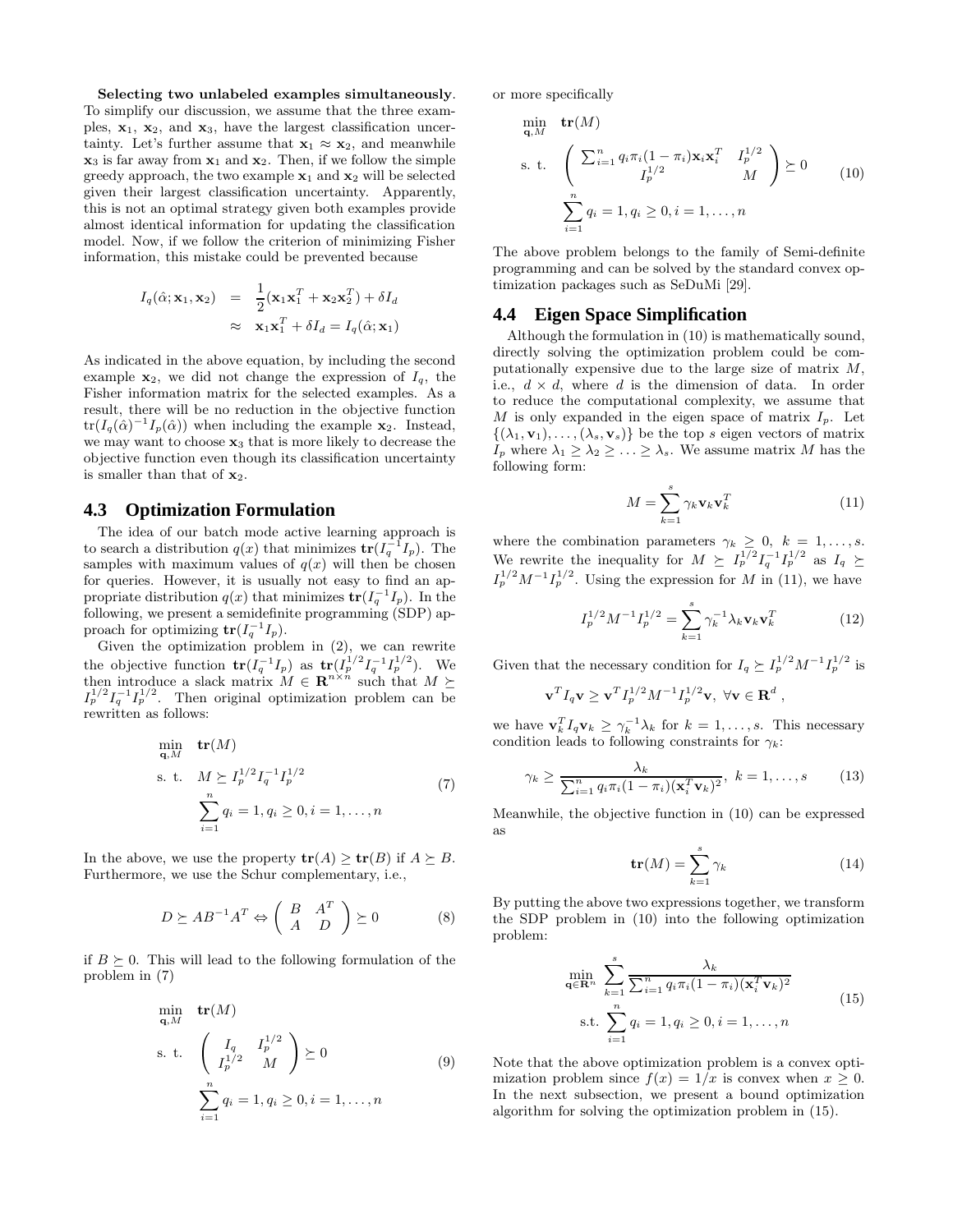#### **4.5 Bound Optimization Algorithm**

The main idea of bound optimization algorithm is to update the solution iteratively. In each iteration, we will first calculate the difference between the objective function of the current iteration and the objective function of the previous iteration. Then, by minimizing the upper bound of the difference, we find the solution of the current iteration.

Let  $q'$  and  $q$  denote the solutions obtained in two consecutive iterations, and let  $\mathcal{L}(\mathbf{q})$  be the objective function in (15). Based on the proof given in Appendix-A, we have the following expression:

$$
\mathcal{L}(\mathbf{q}) = \sum_{k=1}^{s} \frac{\lambda_k}{\sum_{i=1}^{n} q_i \pi_i (1 - \pi_i) (\mathbf{x}_i^T \mathbf{v}_k)^2}
$$
\n
$$
\leq \sum_{i=1}^{n} \frac{(q'_i)^2}{q_i} \pi_i (1 - \pi_i) \sum_{k=1}^{s} \frac{(\mathbf{x}_i^T \mathbf{v}_k)^2 \lambda_k}{\left(\sum_{j=1}^{n} q'_j \pi_j (1 - \pi_j) (\mathbf{x}_j^T \mathbf{v}_k)^2\right)^2}
$$
\n(16)

Now, instead of optimizing the original objective function  $\mathcal{L}(\mathbf{q})$ , we can optimize its upper bound, which leads to the following simple updating equation:

$$
q_i \leftarrow q_i^2 \pi_i (1 - \pi_i) \sum_{k=1}^s \frac{(\mathbf{x}_i^T \mathbf{v}_k)^2 \lambda_k}{\left(\sum_{j=1}^n q_j \pi_j (1 - \pi_j) (\mathbf{x}_j^T \mathbf{v}_k)^2\right)^2}
$$

$$
q_i \leftarrow \frac{q_i}{\sum_{j=1}^n q_j} \tag{17}
$$

Similar to all bound optimization algorithms [3], this algorithm will guarantee to converge to a local maximum. Since the original optimization problem in (15) is a convex optimization problem, the above updating procedure will guarantee to converge to a global optimal.

**Remark**: It is interesting to examine the property of the solution obtained by the updating equation in (17). First, according to (17), the example with a large classification uncertainty will be assigned with a large probability. This is because  $q_i$  is proportional to  $\pi_i(1 - \pi_i)$ , the classification uncertainty of the i-the unlabeled example. Second, according to (17), the example that is similar to many unlabeled examples is more likely to be selected. This is because probability  $q_i$  is proportional to the term  $(\mathbf{x}_i^T \mathbf{v})^2$ , the similarity of the i-th example to the principal eigenvectors. This is consistent with our intuition that we should select the most informative and representative examples for active learning.

### **5. EXPERIMENTAL RESULTS**

#### **5.1 Experimental Testbeds**

In this section we discuss the experimental evaluation of our active learning algorithm in comparison to the state-ofthe-art approaches. For a consistent evaluation, we conduct our empirical comparisons on three standard datasets for text document categorization. For all three datasets, the same pre-processing procedure is applied: the stopwords and the numbers are removed from the documents, and all the words are converted into the low cases without stemmming.

The first dataset is the Reuters-21578 Corpus dataset, which has been widely used as a testbed for evaluating algorithms for text categorization. In our experiments, the ModApte split of the Reuters-21578 is used. There are a

| Category                 | $\#$ of total samples |
|--------------------------|-----------------------|
| earn                     | 3964                  |
| acq                      | 2369                  |
| money-fx                 | 717                   |
| grain                    | 582                   |
| crude                    | 578                   |
| trade                    | 485                   |
| interest                 | 478                   |
| wheat                    | 283                   |
| $\overline{\text{ship}}$ | 286                   |
| corn                     | 237                   |

**Table 1: A list of 10 major categories of the Reuters-21578 dataset in our experiments.**

| $\#$ of total samples |
|-----------------------|
| 930                   |
| 182                   |
| 1124                  |
| 504                   |
| 137                   |
| 1641                  |
|                       |

**Table 2: A list of 6 categories of the WebKB dataset in our experiments.**

total of 10,788 text documents in this collection. Table 1 shows a list of the 10 most frequent categories contained in the dataset. Since each document in the dataset can be assigned to multiple categories, we treat the text categorization problem as a set of binary classification problems, i.e., a different binary classification problem for each category. In total, 26,299 word features are extracted and used to represent the text documents.

The other two datasets are Web-related: the WebKB data collection and the Newsgroup data collection. The WebKB dataset comprises of the WWW-pages collected from computer science departments of various universities in January 1997 by the World Wide Knowledge Base (Web->Kb) project of the CMU text learning group. All the Web pages are classified into seven categories: student, faculty, staff, department, course, project, and other. In this study, we ignore the category of others due to its unclear definition. In total, there are 4,518 data samples in the selected dataset, and 19,686 word features are extracted to represent the text documents. Table 2 shows the details of this dataset. The newsgroup dataset includes 20,000 messages from 20 different newsgroups. Each newsgroup contains roughly about 1000 messages. In this study, we randomly select 11 out of 20 newsgroups for evaluation. In total, there are 10,996 data samples in the selected dataset, and 47,410 word features are extracted to represent the text documents. Table 3 shows the details of the engaged dataset.

Compared to the Reuter-21578 dataset, the two Webrelated data collections are different in that more unique words are found in the Web-related datasets. For example, for both the Reuter-21578 dataset and the Newsgroup dataset, they both contain roughly 10,000 documents. But, the number of unique words for the Newgroups dataset is close to 50,000, which is about twice as the number of unique words found in the Reuter-21578. It is this feature that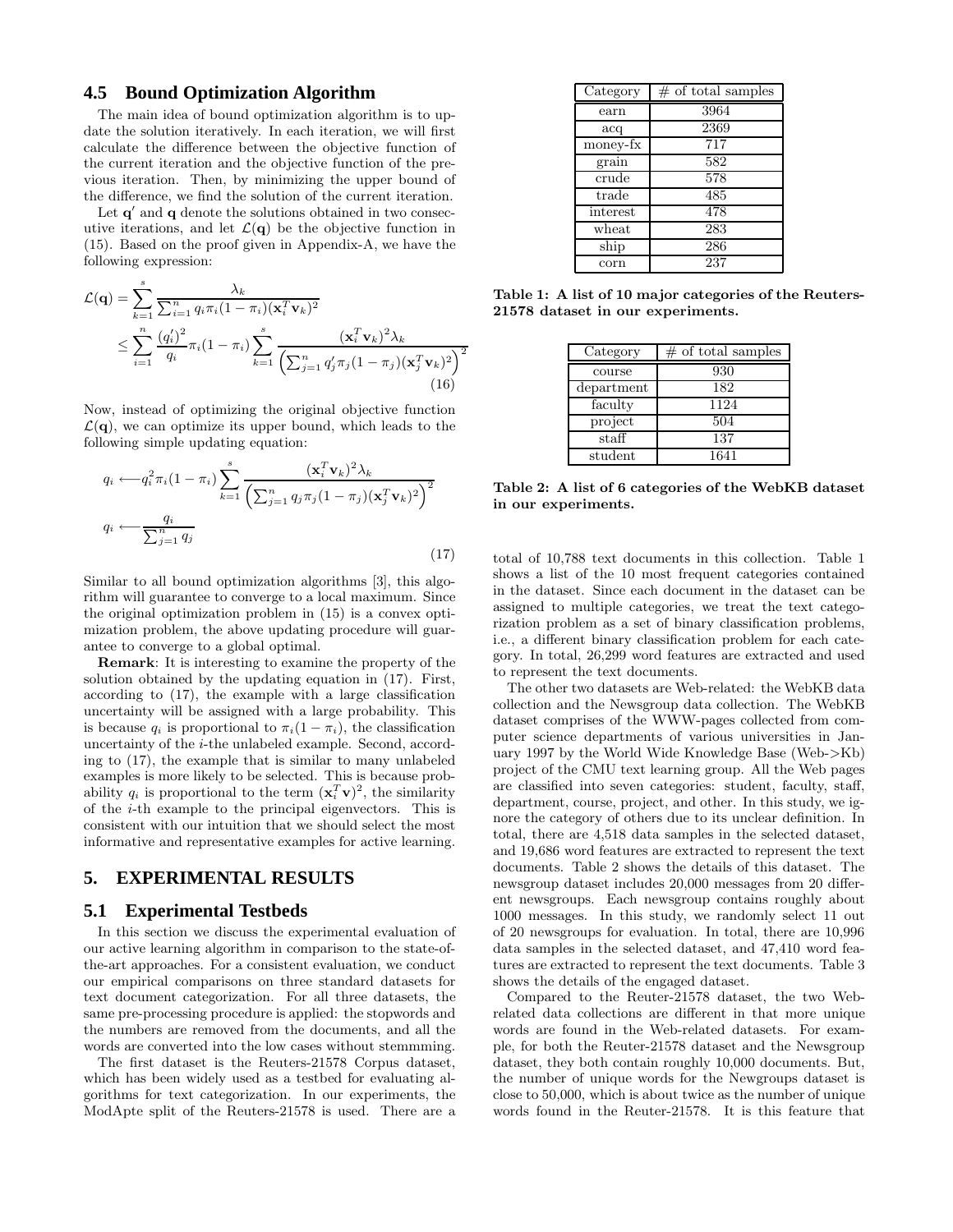| Category       | $\#$ of total samples |
|----------------|-----------------------|
| 0              | 1000                  |
| 1              | 1000                  |
| $\overline{2}$ | 1000                  |
| 3              | 1000                  |
| 4              | 1000                  |
| 5              | 1000                  |
| 6              | 999                   |
| 7              | 1000                  |
| 8              | 1000                  |
| 9              | 1000                  |
| 10             | 997                   |

**Table 3: A list of 11 categories of the Newsgroup dataset in our experiments.**

makes the text categorization of WWW documents more challenging than the categorization of normal text documents because considerably more feature weights need to be decided for the WWW documents than the normal documents. It is also this feature that makes the active learning algorithms more valuable for text categorization of WWW documents than the normal documents since by selecting the informative documents for labeling manually, we are able to decide the appropriate weights for more words than by a randomly chosen document.

## **5.2 Experimental Settings**

In order to remove the uninformative word features, feature selection is conducted using the Information Gain [35] criterion. In particular, 500 of the most informative features are selected for each category in each of the three datasets above.

For performance measurement, the  $F1$  metric is adopted as our evaluation metric, which has been shown to be more reliable metric than other metrics such as the classification accuracy [35]. More specifically, the  $F1$  is defined as

$$
F1 = \frac{2*p*r}{p+r} \tag{18}
$$

where p and r are *precision* and *recall*. Note that the F1 metric takes into account both the precision and the recall, thus is a more comprehensive metric than either the precision or the recall when separately considered.

To examine the effectiveness of the proposed active learning algorithm, two reference models are used in our experiment. The first reference model is the logistic regression active learning algorithm that measures the classification uncertainty based on the entropy of the distribution  $p(y|\mathbf{x})$ . In particular, for a given test example **x** and a logistic regression model with the weight vector **w** and the bias term b, the entropy of the distribution  $p(y|\mathbf{x})$  is calculated as:

$$
H(p) = -p(-|\mathbf{x})\log p(-|\mathbf{x}) - p(+|\mathbf{x})\log p(+|\mathbf{x})
$$

The larger the entropy of **x** is, the more uncertain we are about the class labels of **x**. We refer to this baseline model as the logistic regression active learning, or **LogReg-AL** for short. The second reference model is based on support vector machine [31] that is already discussed in Section 2 of related work. In this method, the classification uncertainty of an example **x** is determined by its distance to the decision

boundary  $\mathbf{w}^T \mathbf{x} + b = 0$ , i.e.,

$$
d(\mathbf{x}; \mathbf{w}, b) = \frac{|\mathbf{w}^T \mathbf{x} + b|}{\|\mathbf{w}\|_2}
$$

The smaller the distance  $d(\mathbf{x}; \mathbf{w}, b)$  is, the more the classification uncertainty will be. We refer to this approach as support vector machine active learning, or **SVM-AL** for short. Finally, both the logistic regression model and the support vector machine that are trained only over the labeled examples are used in our experiments as the baseline models. By comparing with these two baseline models, we are able to determine the amount of benefits that are brought by different active learning algorithms.

To evaluate the performance of the proposed active learning algorithms, we first pick 100 training samples, which include 50 positive examples and 50 negative examples, randomly from the dataset for each category. Both the logistic regression model and the SVM classifier are trained on the labeled data. For the active learning methods, 100 unlabeled data samples are chosen for labeling and their performances are evaluated after rebuilding the classifiers respectively. Each experiment is carried out 40 times and the averaged F1 with its variance is calculated and used for final evaluation.

To deploy efficient implementations of our scheme toward large-scale text categorization tasks, all the algorithms used in this study are programmed in the C language. The testing hardware environment is on a Linux workstation with 3.2GHz CPU and 2GB physical memory. To implement the logistic regression algorithm for our text categorization tasks, we employ the implementation of the logistic regression tool developed by Komarek and Moore recently [13]. To implement our active learning algorithm based on the bound optimization approach, we employ a standard math package, i.e., LAPACK [1], to solve the eigen decomposition in our algorithm efficiently. The SVM*light* package [10] is used in our experiments for the implementation of SVM, which has been considered as the state-of-the-art tool for text categorization. Since SVM is not parameter-free and can be very sensitive to the capacity parameter, a separate validation set is used to determine the optimal parameters for configuration.

# **5.3 Empirical Evaluation**

In this subsection, we will first describe the results for the Reuter-21578 dataset since this dataset has been most extensively studied for text categorization. We will then provide the empirical results for the two Web-related datasets.

#### *5.3.1 Experimental Results with Reuter-21578*

Table 4 shows the experimental results of F1 performance averaging over 40 executions on 10 major categories in the dataset.

First, as listed in the first and the second columns of Table 4, we observe that the performance of the two classifiers, logistic regression and SVM, are comparable when only the 100 initially labeled examples are used for training. For categories, such as "trade" and "interest", SVM achieves noticeably better performance than the logistic regression model. Second, we compare the performance of the two classifiers for active learning, i.e., LogReg-AL and SVM-AL, which are the greedy algorithms and select the most informative examples for labeling manually. The results are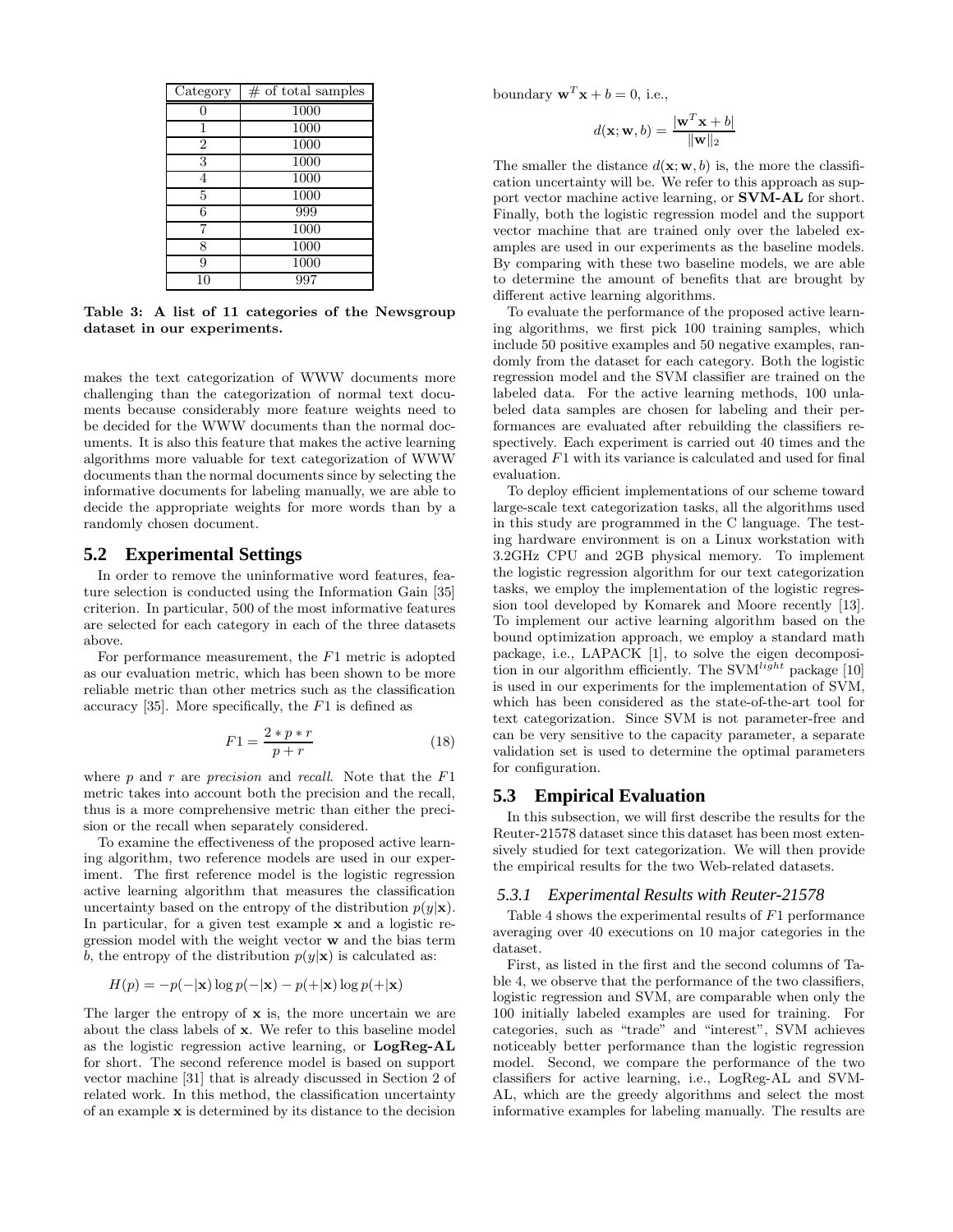| Category | SVM              | LogReg           | SVM-AL                      | $LogReg-AL$      | $LogReg-BMAL$  |
|----------|------------------|------------------|-----------------------------|------------------|----------------|
| earn     | $92.12 \pm 0.22$ | $92.47 \pm 0.13$ | $93.30 \pm 0.28$            | $93.40 \pm 0.14$ | $94.00 + 0.09$ |
| acq      | $83.56 \pm 0.26$ | $83.35 \pm 0.26$ | $85.96 \pm 0.34$            | $86.57 \pm 0.32$ | $88.07 + 0.17$ |
| money-fx | $64.06 \pm 0.60$ | $63.71 \pm 0.63$ | $73.32 \pm 0.38$            | $71.21 \pm 0.61$ | $75.54 + 0.26$ |
| grain    | $60.87 \pm 1.04$ | $58.97 \pm 0.91$ | $74.95 \pm 0.42$            | $74.82 \pm 0.53$ | $77.77 + 0.27$ |
| crude    | $67.78 \pm 0.39$ | $67.32 \pm 0.48$ | $75.72 \pm 0.24$            | $74.97 + 0.44$   | $78.04 + 0.14$ |
| trade    | $52.64 \pm 0.46$ | $48.93 \pm 0.55$ | $66.41 \pm 0.33$            | $66.31 \pm 0.33$ | $69.29 + 0.34$ |
| interest | $56.80 \pm 0.60$ | $53.59 \pm 0.60$ | $\overline{67.20} \pm 0.39$ | $66.15 \pm 0.49$ | $68.71 + 0.37$ |
| wheat    | $62.71 + 0.72$   | $57.38 + 0.79$   | $86.01 + 1.04$              | $86.49 + 0.27$   | $88.15 + 0.21$ |
| ship     | $67.11 \pm 1.59$ | $64.91 \pm 1.75$ | $75.86 \pm 0.53$            | $72.82 \pm 0.46$ | $76.82 + 0.34$ |
| corn     | $44.39 \pm 0.84$ | $41.15 \pm 0.69$ | $71.27 \pm 0.62$            | $71.61 + 0.60$   | $74.35 + 0.47$ |

**Table 4: Experimental results of F1 performance on the Reuters-21578 dataset with 100 training samples**  $(\%)$ .



**Figure 1: Experimental results of F1 performance on the "earn", "acq" and "money-fx" categories**

listed in the third and the fourth columns of Table 4. We find that the performance of these two active learning methods becomes closer than the case when no actively labeled examples are used for training. For example, for category "trade", SVM performs substantially better than the logistic regression model when only 100 labeled examples are used. The difference in F1 measurement between LogReg-AL and SVM-AL almost diminishes when both classifiers use the 100 actively labeled examples for training. Finally, we compare the performance of the proposed active learning algorithm, i.e., LogReg-BMAL, to the margin-based active learning approaches LogReg-AL and SVM-AL. It is evident that the proposed batch mode active learning algorithm outperforms the margin-based active learning algorithms. For categories, such as "corn" and "wheat", where the two margin-based active learning algorithms achieve similar performance, the proposed algorithm LogReg-BMAL is able to achieve substantially better  $F1$  scores. Even for the categories where the SVM performs substantially better than the logistic regression model, the proposed algorithm is able to outperform the SVM-based active learning algorithm noticeably. For example, for category "ship" where SVM performs noticeably better than the logistic regression, the proposed active learning method is able to achieve even better performance than the margin-based active learning based on the SVM classifier.

In order to evaluate the performance in more detail, we

conduct the evaluation on each category by varying the number of initially labeled instances for each classifier. Fig. 1, Fig. 2 and Fig. 3 show the experimental results of the mean F1 measurement on 9 major categories. From the experimental results, we can see that our active learning algorithm outperforms the other two active learning algorithms in most of the cases while the SVM-AL method is generally better than the LogReg-AL method. We also found that the improvement of our active learning method is more evident comparing with the other two approaches when the number of labeled instances is smaller. This is because the smaller the number of initially labeled examples used for training, the larger the improvement we would expect. When more labeled examples are used for training, the gap for future improvement begins to decrease. As a result, the three methods start to behavior similarly. This result also indicates that the proposed active learning algorithm is robust even when the number of labeled examples is small while the other two active learning approaches may suffer critically when the margin criterion is not very accurate for the small sample case.

#### *5.3.2 Experimental Results with Web-Related Datasets*

The classification results of the WebKB dataset and the Newsgroup dataset are listed in Table 5 and Table 6, respectively.

First, notice that for the two Web-related datasets, there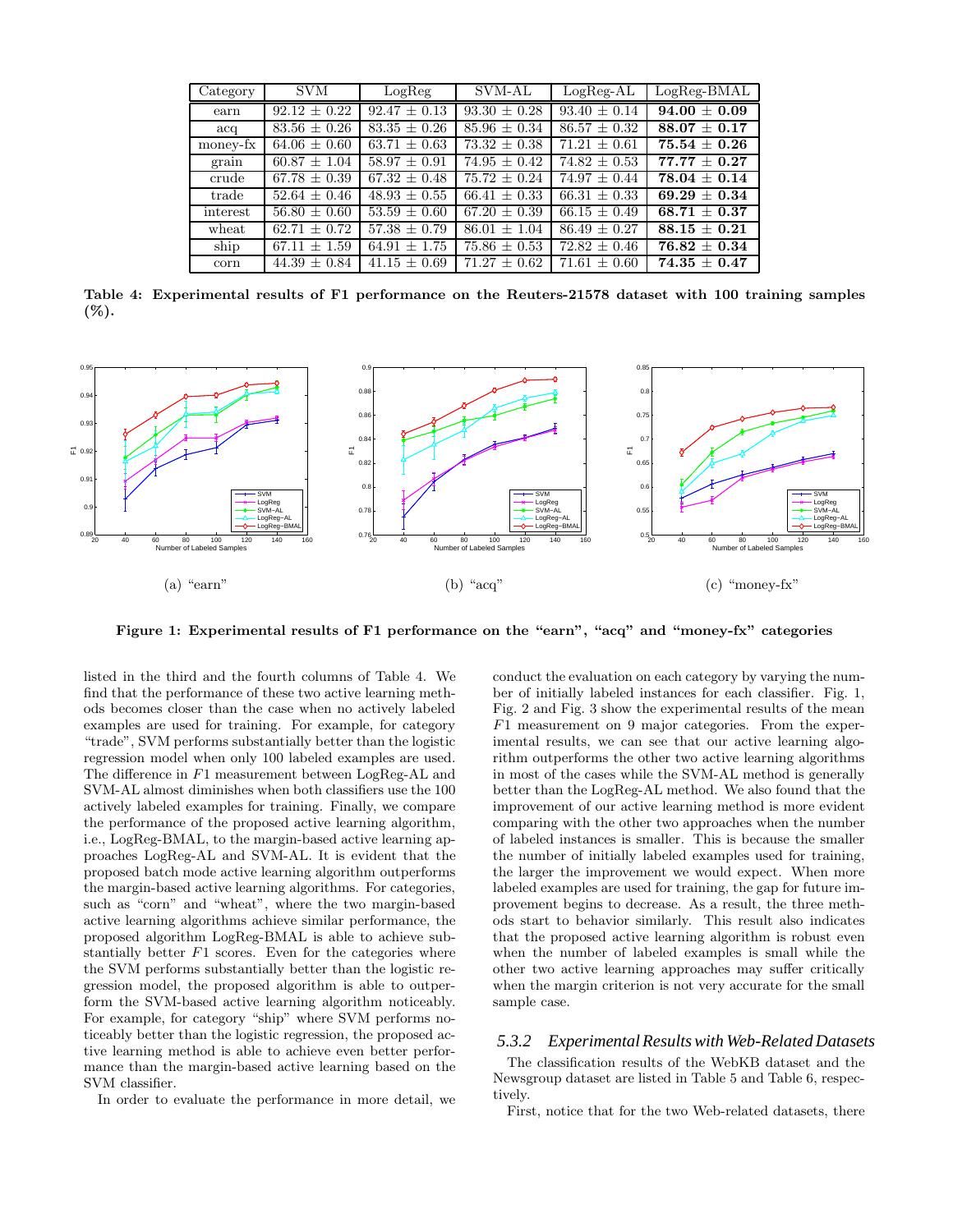

**Figure 2: Experimental results of F1 performance on the "grain", "crude" and "trade" categories**



**Figure 3: Experimental results of F1 performance on the "interest", "wheat" and "ship" categories**

are a few categories whose  $F1$  measurements are extremely low. For example, for the category "staff" of the WebKB dataset, the F1 measurement is only about 12% for all methods. This fact indicates that the text categorization of WWW documents can be more difficult than the categorization of normal documents. Second, we observe that the difference in the  $F1$  measurement between the logistic regression model and the SVM is smaller for both the WebKB dataset and the Newsgroup dataset than for the Reuters-21578 dataset. In fact, there are a few categories in WebKB and Newsgroup that the logistic regression model performs slightly better than the SVM. Third, by comparing the two margin-based approaches for active learning, namely, LogReg-AL and SVM-AL, we observe that, for a number of categories, LogReg-AL achieves substantially better performance than SVM-AL. The most noticeable case is the category 4 of the Newsgroup dataset where the SVM-AL algorithm is unable to improve the F1 measurement than the SVM even with the additional labeled examples. In contrast, the LogReg-AL algorithm is able to improve the  $F1$  measurement from 56.09% to 61.87%. Finally, comparing the LogReg-BMAL algorithm with the LogReg-AL algorithm, we observe that the proposed algorithm is able to improve the  $F1$  measurement substantially over the marginbased approach. For example, for the category 1 of the Newsgroup dataset, the active learning algorithm LogReg-AL only make a slight improvement in the F1 measurement with the additional 100 labeled examples. The improvement for the same category by the proposed batch active learning algorithm is much more significant, increasing from 83.12% to 91.12%. Comparing all the learning algorithms, the proposed learning algorithm achieves the best or close to the best performance for almost all categories. This observation indicates that the proposed active learning algorithm is effective and robust for large-scale text categorization of WWW documents.

# **6. CONCLUSIONS**

This paper presents a novel active learning algorithm that is able to select a batch of informative and diverse examples for labeling manually. This is different from traditional active learning algorithms that focus on selecting the most informative examples for manually labeling. We use the Fisher information matrix for the measurement of model uncertainty and choose the set of examples that will effectively maximize the Fisher information matrix. We con-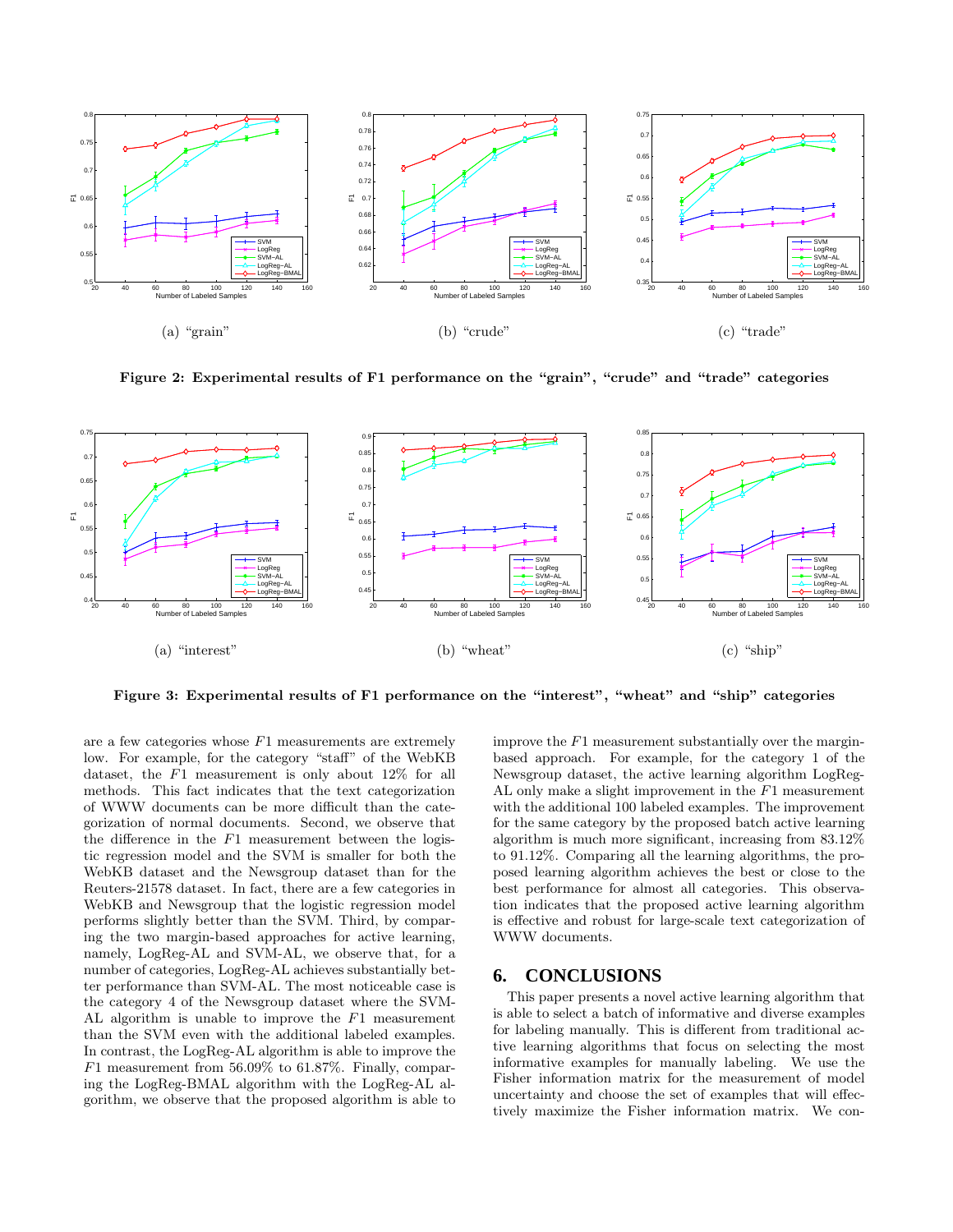| Category   | SVM              | LogReg           | SVM-AL           | $LogReg-AL$      | $LogReg-BMAL$    |
|------------|------------------|------------------|------------------|------------------|------------------|
| course     | $87.11 \pm 0.51$ | $89.16 \pm 0.45$ | $88.55 \pm 0.48$ | $89.37 \pm 0.65$ | $90.99 + 0.39$   |
| department | $67.45 \pm 1.36$ | $68.92 \pm 1.39$ | $82.02 + 0.47$   | $79.22 + 1.14$   | $81.52 \pm 0.46$ |
| faculty    | $70.84 \pm 0.76$ | $71.50 \pm 0.59$ | $75.59 \pm 0.65$ | $73.66 + 1.23$   | $76.81 + 0.51$   |
| project    | $54.06 \pm 0.82$ | $56.74 + 0.57$   | $57.67 \pm 0.98$ | $56.90 + 1.01$   | $59.71 + 0.82$   |
| staff      | $12.73 + 0.44$   | $12.73 \pm 0.28$ | $19.48 \pm 1.07$ | $24.84 \pm 0.58$ | $21.08 + 0.73$   |
| student    | $74.05 \pm 0.51$ | $76.04 \pm 0.49$ | $77.03 \pm 0.95$ | $80.40 \pm 1.16$ | $81.50 \pm 0.44$ |

**Table 5: Experimental results of F1 performance on the WebKB dataset with 40 training samples (%).**

| Category       | <b>SVM</b>       | LogReg           | SVM-AL           | $LogReg-AL$      | $LogReg-BMAL$    |
|----------------|------------------|------------------|------------------|------------------|------------------|
| $\left($       | $96.44 \pm 0.35$ | $95.02 \pm 0.45$ | $97.37 \pm 0.52$ | $95.66 \pm 1.01$ | $98.73 + 0.11$   |
|                | $83.38 \pm 1.01$ | $83.12 \pm 0.96$ | $91.61 \pm 0.57$ | $85.07 \pm 1.51$ | $91.12 \pm 0.36$ |
| $\mathcal{D}$  | $61.03 \pm 1.51$ | $59.01 \pm 1.39$ | $61.15 \pm 2.08$ | $64.91 \pm 2.52$ | $66.13 + 1.32$   |
| 3              | $72.36 + 1.90$   | $71.96 + 1.67$   | $73.15 \pm 2.71$ | $75.88 + 3.13$   | $78.47 \pm 1.95$ |
| 4              | $55.61 + 1.06$   | $56.09 \pm 1.21$ | $56.05 + 2.18$   | $61.87 + 2.25$   | $61.91 + 1.03$   |
| $\mathbf{5}$   | $70.58 \pm 0.51$ | $72.47 + 0.40$   | $71.69 \pm 1.11$ | $72.99 + 1.46$   | $76.54 + 0.43$   |
| 6              | $85.25 + 0.45$   | $86.30 \pm 0.45$ | $89.54 + 1.09$   | $89.14 + 0.89$   | $92.07 + 0.26$   |
| $\overline{7}$ | $39.07 + 0.90$   | $40.22 \pm 0.90$ | $42.19 \pm 1.13$ | $46.72 + 1.61$   | $47.58 + 0.76$   |
| 8              | $58.67 + 1.21$   | $59.14 \pm 1.25$ | $63.77 \pm 2.05$ | $66.57 + 1.24$   | $67.07 \pm 1.34$ |
| 9              | $69.35 \pm 0.82$ | $70.82 \pm 0.92$ | $74.34 \pm 1.79$ | $77.17 \pm 1.06$ | $77.48 \pm 1.20$ |
| 10             | $99.76 \pm 0.10$ | $99.40 \pm 0.21$ | $99.95 + 0.02$   | $99.85 \pm 0.06$ | $99.90 \pm 0.06$ |

**Table 6: Experimental results of F1 performance on the Newsgroup dataset with 40 training samples (%).**

ducted extensive experimental evaluations on three standard data collections for text categorization. The promising results demonstrate that our method is more effective than the margin-based active learning approaches, which have been the dominating method for active learning. We believe our scheme is essential to performing large-scale categorization of text documents especially for the rapid growth of Web documents on World Wide Web.

# **7. ACKNOWLEDGMENTS**

We thank Dr. Paul Komarek for sharing the text dataset and the logistic regression package, and comments from anonymous reviewers. The work described in this paper was fully supported by two grants, one from the Shun Hing Institute of Advanced Engineering, and the other from the Research Grants Council of the Hong Kong Special Administrative Region, China (Project No. CUHK4205/04E).

#### **8. REFERENCES**

- [1] E. Z. B. Anderson. *LAPACK user's guide (3rd ed.)*. Philadelphia, PA, SIAM, 1999.
- [2] C. Apte, F. Damerau, and S. Weiss. Automated learning of decision rulesfor text categorization. *ACM Trans. on Information Systems*, 12(3):233–251, 1994.
- [3] S. Boyd and L. Vandenberghe. *Convex Optimization*. Cambridge University Press, 2003.
- [4] C. Campbell, N. Cristianini, and A. J. Smola. Query learning with large margin classifiers. In *17th International Conference on Machine Learning (ICML)*, pages 111–118, San Francisco, CA, USA, 2000.
- [5] W. W. Cohen. Text categorization and relational learning. In *12th International Conference on Machine Learning (ICML)*, pages 124–132, 1995.
- [6] S. Fine, R. Gilad-Bachrach, and E. Shamir. Query by

committee, linear separation and random walks. *Theor. Comput. Sci.*, 284(1):25–51, 2002.

- [7] Y. Freund, H. S. Seung, E. Shamir, and N. Tishby. Selective sampling using the query by committee algorithm. *Mach. Learn.*, 28(2-3):133–168, 1997.
- [8] T. Graepel and R. Herbrich. The kernel gibbs sampler. In *Advances in Neural Information Processing Systems 13*, pages 514–520, 2000.
- [9] T. Joachims. Text categorization with support vector machines: learning with many relevant features. In *Proc. 10th European Conference on Machine Learning (ECML)*, number 1398, pages 137–142, 1998.
- [10] T. Joachims. Making large-scale svm learning practical. In *Advances in Kernel Methods - Support Vector Learning*, MIT Press, 1999.
- [11] T. Joachims. Transductive inference for text classification using support vector machines. In *Proc. 16th International Conference on Machine Learning (ICML)*, pages 200–209, San Francisco, CA, USA, 1999.
- [12] P. Komarek and A. Moore. Fast robust logistic regression for large sparse datasets with binary outputs. In *Artificial Intelligence and Statistics (AISTAT)*, 2003.
- [13] P. Komarek and A. Moore. Making logistic regression a core data mining tool: A practical investigation of accuracy, speed, and simplicity. In *Technical Report TR-05-27 at the Robotics Institute, Carnegie Mellon University*, May 2005.
- [14] A. Krogh and J. Vedelsby. Neural network ensembles, cross validation, and active learning. In *Advances in Neural Information Processing Systems*, volume 7, pages 231–238. The MIT Press, 1995.
- [15] M. Lan, C. L. Tan, H.-B. Low, and S. Y. Sung. A comprehensive comparative study on term weighting schemes for text categorization with support vector